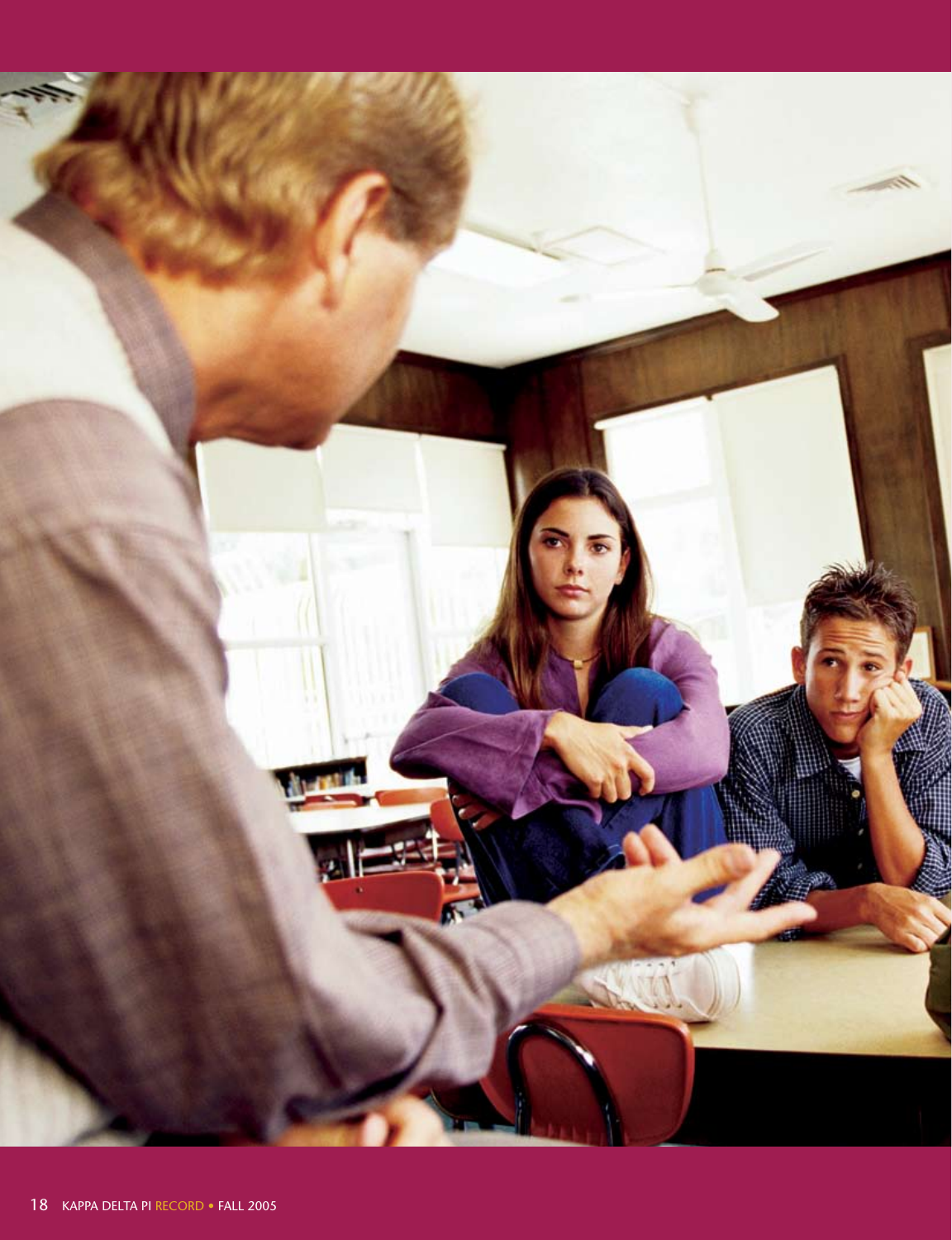

# Engagement with Questioning

**by Chris A. Caram and Patsy B. Davis**

Questions that stretch students' minds, invite curiosity, provoke thinking, and instill a sense of wonder can keep students engaged.

Youth of today expect, actually demand, experiences that are action-packed, flashy, entertaining, and propel them into sensory overload. How can teachers capture students' attention when they must compete with the drama of real life, cell phones and games, loud music, and action movies? How can classrooms mirror that excitement, engage students in learning objectives, and inspire them to advance their own learning?

Students actively engage in learning because they are intrinsically motivated by curiosity, interest, and enjoyment, or they want to achieve their own intellectual or personal goals (Brewster and Fager 2000). Learning that students view as purposeful creates for them an insatiable thirst for extending their knowledge. Successful student engagement requires a classroom culture that invites mutual inquiry, gives permission to investigate open-ended and suggestive questions (Levy 1996; VanTassel-Baska 2003), and casts the teacher as a deliberate facilitator. Inviting Student In Nighty Student Controlline is a series of the properties of the students of minimism. Current in the students of the students of minimism of the students of the students of the students of the students

*Chris A. Caram is Deputy Superintendent in Gaston County Schools, North Carolina. Formerly, she was Associate Professor of Educational Leadership at the University of Arkansas at Little Rock. Her research interests include organizational culture, leadership, team building, and at-risk education.*

*Patsy B. Davis is Director of Academically Gifted Programs in Gaston County Schools. She received her graduate degree in Gifted Education from Belmont Abbey College in North Carolina. Her research interests include gifted education and talent development.*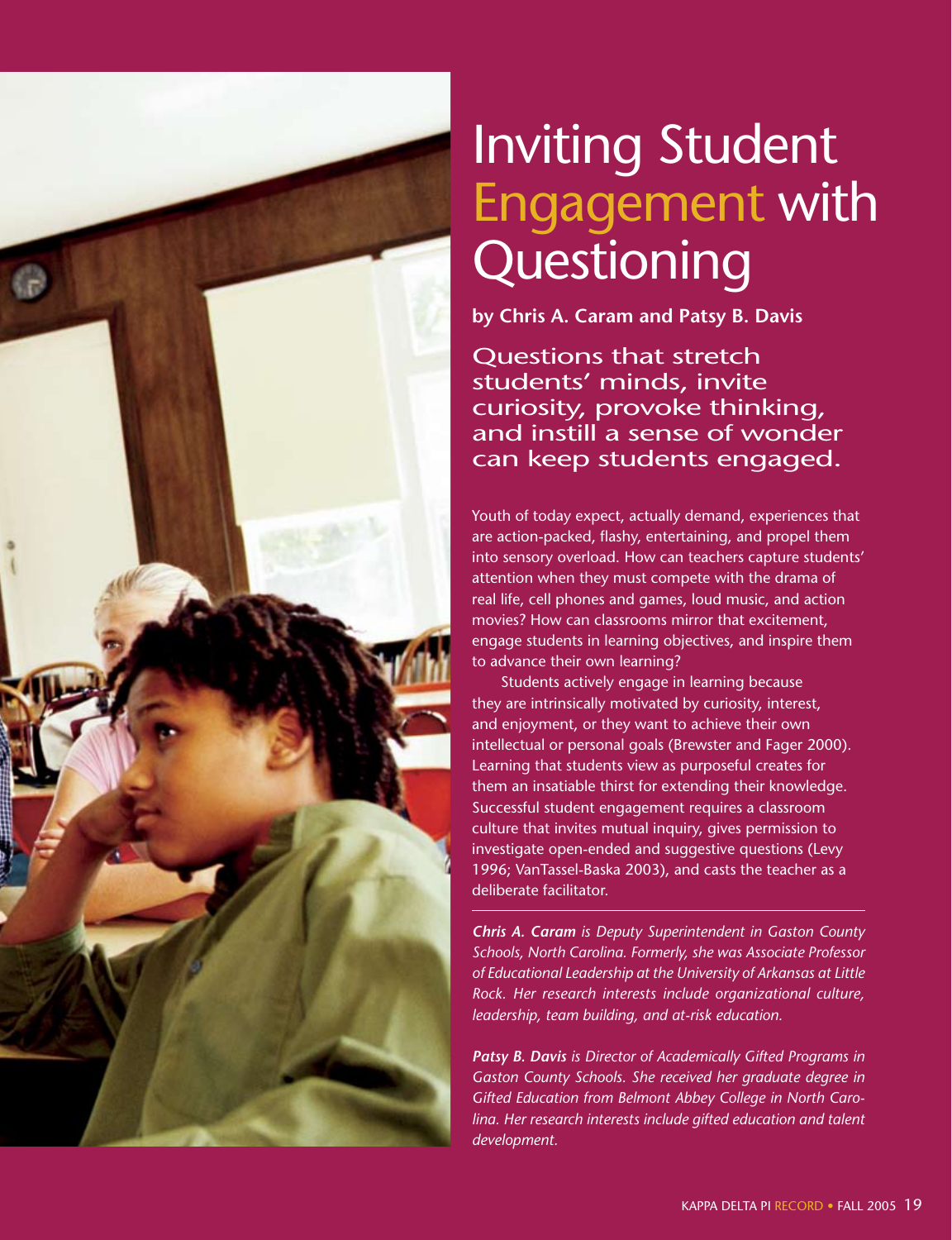If creating a culture of investigation is a key component to engaging students, then why is the questioning element of teaching "often either underdeveloped or unarticulated" (Hannel and Hannel 2005, 6)? Teacher preparation programs frequently do not include questioning techniques and engagement strategies in their training of preservice teachers. When considering the state of apathy and disinterest of students in today's classrooms, school districts clearly should be preparing teachers through professional development in the philosophical belief and techniques of questioning and investigative learning. Arguably, an important skill for teachers is the ability to find problems to solve and formulate questions to answer.

#### What **Successful Teachers** Do

"Classrooms are powerful places. They can be dynamic settings that launch dreams and delight minds or arid places that diminish hope and deplete energy" (Intrator 2004, 20). The teacher is responsible for creating a culture that fosters motivation and engagement, and for inspiring and energizing student learning. While teachers have little control over many factors that contribute to a student's interest in school and level of engagement, research has shown that teachers can influence student motivation, certain practices do work to increase task commitment, and methods exist to make learning more engaging and relevant for students at all levels (Anderman and Midgely 1998).

Effective use of questioning arouses curiosity, stimulates interest, and motivates students to seek new information. Students engaged in the questioning process benefit from the clarification of concepts, emergence of key points, and enhancement of problem-solving skills. Using questioning, teachers assess students' knowledge, determine needs for focused reteaching, and encourage students to think at higher cognitive levels.

### **Teacher-Generated** Questioning

Successful teachers engage students with questioning rather than using a stand-and-deliver method of teaching. Teacherinitiated questioning is a simple, yet strong method for exploring ideas and concepts. It is applicable in all courses and is an essential tool for teaching students to think. This teaching strategy is based on the practice of disciplined, rigorously purposeful dialogue between the students and teacher. According to questioning expert and educational consultant Lee Hannel (Hannel and Hannel 2005), teachers who ask the right questions kindle fires of critical thinking to create problem solvers. His research and subsequently developed strategies related to his Highly Effective Questioning method have demonstrated how cognitive student engagement results from teacher-generated questioning.

As claimed by Hannel and Hannel (1998, 7), student engagement "should not be optional. . . . Students come to school to learn, and when they are in school they do not have the right not to learn. Students are undertrained not underbrained." Teachers should feel that it is incumbent on them to engage students, invite them to be curious, and help them quench their thirst for knowledge. Teachers must be committed to tap dance, if needed, to secure the interest of students.

Questioning is a highly effective strategy that has the potential to successfully engage students. Questioning a particular student about an aspect of a lesson prompts the attention of that student as well as most of the students in close proximity. The distribution of questions should include all students, yet be unpredictable so that students know that their attention is required.

To engage learners effectively with questions, teachers must foster a culture of investigation in which students are receptive to questioning—encouraged and willing to respond. Teachers can reinforce student efforts verbally and thereby sustain engagement.

#### Effective **Strategies**

Teacher-initiated questions enhance student learning by developing critical thinking skills, reinforcing student understanding, correcting student misunderstanding, providing feedback for students, and enlivening class discussion. Questions serve as a teaching tool by which instructors manage and direct learning, test student understanding, and diagnose problem areas. The skillful use of questioning can enhance learning and increase student performance. The following strategies lend insight into successful questioning.

**1. Create a classroom culture open to dialogue.** A positive expression, nod, or verbal acknowledgment of a correct response encourages students to participate in discussions. Pose questions in nonthreatening ways and receive answers in a supportive fashion. A harsh tone, especially when it interrupts a student's response, can be devastating for both the student and his or her peers.

**2. Use both preplanned and emerging questions.** Preplanned questions are those prepared by the teacher to introduce new concepts, focus the discussion on certain items, steer the discussion in specific directions, or identify the level of student knowledge on the topic. Emerging questions derive from the discussion itself and the specific answers given to previous questions. Teachers need to go with the flow, using student responses to bring depth and breadth to the lesson.

**3. Select an appropriate level of questions based on learners' needs.** Assess students' needs and tailor questions to maximize the number of correct answers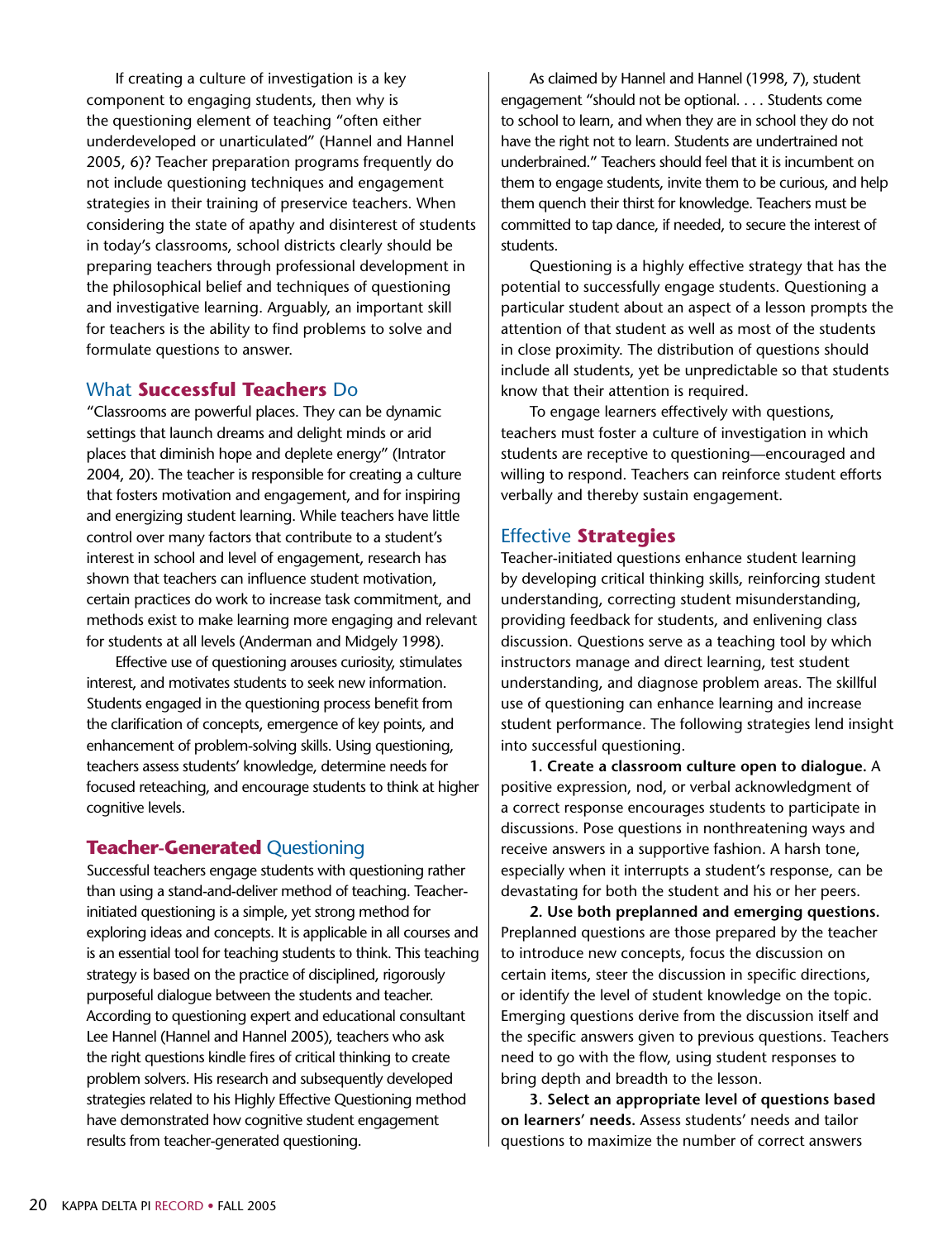while moving toward increasingly difficult questions. One good strategy is to start with knowledge-level questions and graduate to open-ended questions—perhaps building from the recall of facts to higher levels of thinking and problem solving. If a question requiring a higher-level thinking skill confuses a student, pose a question requiring a different level of thinking. Progressing from simple questions to more difficult ones that require reasoning helps students develop cognitive abilities and critical thinking skills.

So much classroom learning has focused on the lower rungs of the thinking skills ladder—knowledge, comprehension, memorization, and understanding. To correct the imbalance in the types of thinking skills required by present classroom questioning techniques, teachers must focus on questions that generate higherlevel thinking (Kagan 1999).

Teachers can use effective questioning to maximize learning if they remain cognizant of students' thinking skill levels. Table 1 identifies categories of student thinking skills (Munk 2001), provides examples of trigger questions in each category, and gives key words that teachers can use when designing questions (Houghton 2003).

**4. Avoid trick questions and those that require only a Yes or No response.** Trick questions frustrate students and tend to encourage frivolous responses. Yes or No questions encourage students to respond without fully understanding or thinking through the issue.

**5. Phrase questions carefully, concisely, and clearly.** Using multiple questions that are related to the same topic, are phrased improperly, or cause overlapping responses may result in unintentional cueing and a teacher's inability to accurately assess student understanding.

**6. Address questions to the group or to individuals randomly.** Pose the question to the entire group and wait before identifying a student to respond. The wait time encourages all students to think about the response, because they do not know who will be selected to answer. To keep everyone attentive and involved, select students at random to answer questions. Select both volunteers and others to answer questions. Occasionally calling on a student prior to asking the question is a technique that can be used to redirect an inattentive student.

**7. Use sufficient wait time.** Wait time is the amount of time an instructor waits for students to respond before giving the answer or posing another question. At least five to ten seconds are needed for students to think about and respond to the questions. Of course, questions at higher cognitive levels tend to require longer wait times. The teacher can enhance the analytic and problem-solving skills of students significantly by allowing sufficient wait

times, both after posing a question and after the answer is given.

**8. Respond to answers given by students.** Listen carefully to the answers given by students; do not interrupt students while they are responding to questions unless they are straying far off course, are unfocused, or are being disruptive. Respond to correct answers with positive reinforcement. Sarcasm, reprimands, accusations, and personal attacks are ineffective and harmful. Repeat answers only when other students have not heard them; repeating wastes time. Keep questioning until the learning objectives for the session have been achieved; this may be the best opportunity to teach a particular concept. Handle incomplete answers by reinforcing what is correct and then asking probing questions. Probing questions require the student to think beyond the initial response; they direct, develop, or refocus the student's response.

**9. Deliberately frame questions to promote student interest.** Questions should be sufficiently open to accommodate diverse interests and learning styles, and to allow for individual responses and creative approaches even ones that the teacher has not considered. Consider that there may be multiple answers to many questions.

**10. Use questions to identify learning objectives for follow-up self-study.** Pose questions toward the end of the teaching session to identify specific areas for additional learning opportunities that students can pursue on their own to extend learning (Walsh 2004; Wiggins and McTighe 1998).

> Progressing from simple questions to more difficult ones that require reasoning helps students develop cognitive abilities and critical thinking skills.

#### **Student-Generated Questioning**

Teachers who are successful in motivating and engaging students often establish the classroom practice of inviting student-generated questions. Student-initiated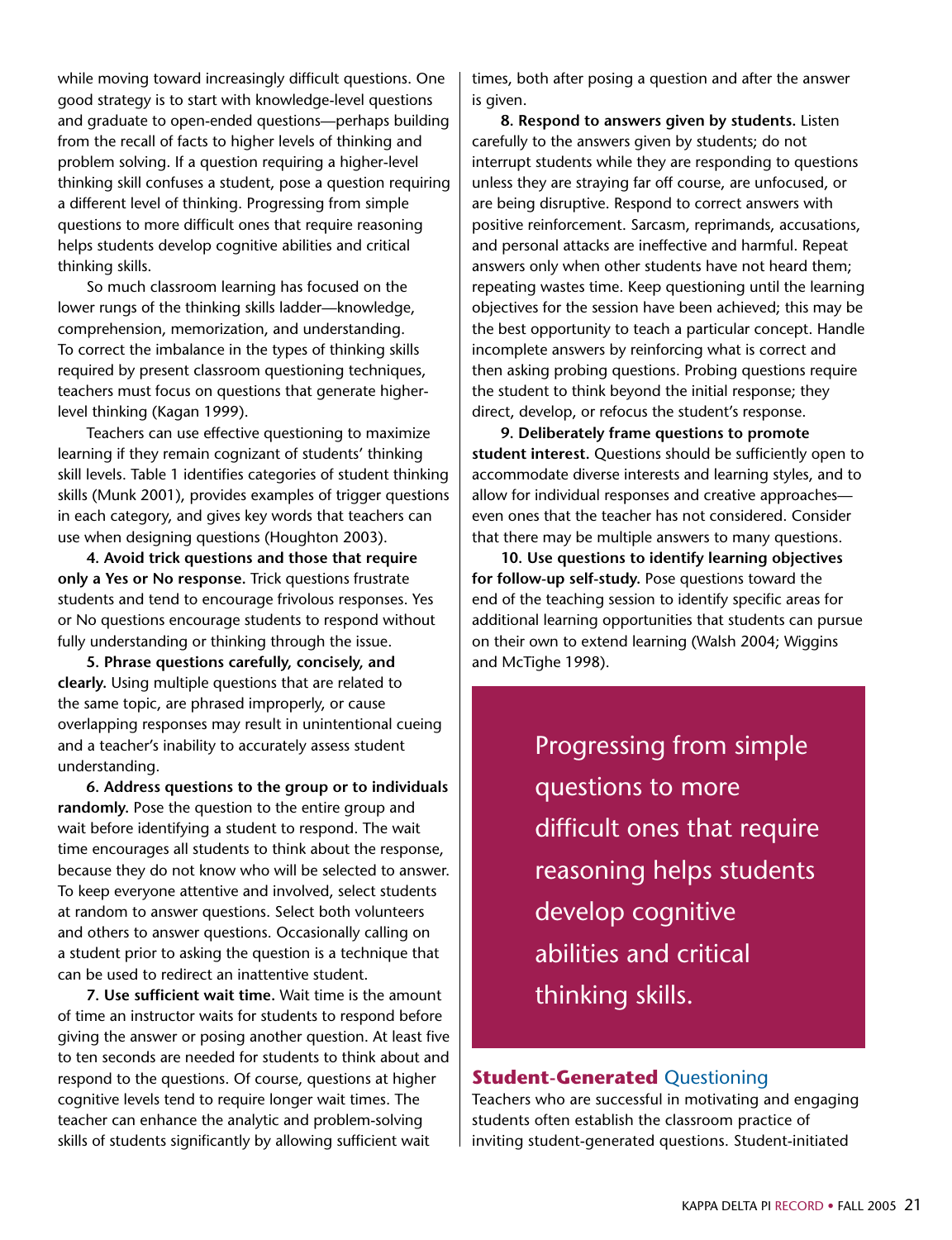| <b>Category</b>    | <b>Examples of Trigger Questions</b>                                                                                                                                                                                                                                                            | <b>Key Words</b>                                                                                                                                                     |
|--------------------|-------------------------------------------------------------------------------------------------------------------------------------------------------------------------------------------------------------------------------------------------------------------------------------------------|----------------------------------------------------------------------------------------------------------------------------------------------------------------------|
| <b>KNOWLEDGE</b>   | • Define the word _____.<br>$\bullet$ What is a ___?<br>• Label the following _____.<br>• Identify the ____ in this _____.<br>$•$ Who did ___?                                                                                                                                                  | define, repeat, identify, what,<br>label, when, list, who, name                                                                                                      |
| <b>ORGANIZING</b>  | • Compare the ____ before and after ____.<br>• Contrast the <u>same</u> to the same.<br>• Differentiate between ____ and ____.<br>$\bullet$ Classify $\rule{1em}{0.15mm}$ by $\rule{1.5mm}{0.15mm}$ .<br>$\bullet$ Order $\_\_\_$ by $\_\_\_$ .                                                 | compare, differentiate,<br>contrast, order, classify,<br>distinguish, relate                                                                                         |
| <b>APPLYING</b>    | • How is ____ an example of ___?<br>• How is ____ related to ____?<br>• Why is _____ significant?<br>• Predict what would happen if _____. Explain.<br>• Choose the best statements that apply to ____.<br>• Identify the results of ____.<br>. Tell how much change there would be when _____. | apply, demonstrate, calculate,<br>complete, illustrate, show,<br>solve, examine, modify, relate,<br>change, classify, experiment,<br>discover, dramatize, sketch     |
| <b>ANALYZING</b>   | • What are the basic elements (ingredients) in a ___?<br>• What is/are the function(s) of ___?<br>• Inventory the parts of _____.<br>• Categorize the ____ of ____.<br>$\bullet$ Sort the $\_\_\_\_\$ .<br>• What is the order of steps in ___?                                                 | subdivide, categorize, break<br>down, sort, separate                                                                                                                 |
| <b>GENERATING</b>  | . Hypothesize what will happen if ____.<br>• Predict what would be true if ____.<br>• Conclude what the result will be if ____.<br>• What if ____ had happened instead of ___?                                                                                                                  | deduce, anticipate, predict<br>what if, infer, apply, speculate,<br>conclude                                                                                         |
| <b>INTEGRATING</b> | • What would you predict/infer from ___?<br>• What ideas can you add to ___?<br>. How would you create/design a new __<br>• What might happen if you combined<br>. What solutions would you suggest for ____                                                                                    | combine, integrate, modify,<br>create, design, invent,<br>compose, theorize, develop,<br>devise, originate, revise,<br>synthesize, conceive, project,<br>hypothesize |
| <b>EVALUATING</b>  | . What you would do if ___ happened? Why?<br>. Judge what would be the best way to solve the problem<br>of $\_\_$ .<br>. Why did you select that solution?<br>• Evaluate whether you would ____ or ____. Why?                                                                                   | evaluate, argue, judge,<br>recommend, assess, debate,<br>appraise, critique, defend                                                                                  |

## **Table 1. Thinking Skills Model Categories, Trigger Questions, and Key Words**

(Munk 2001; Houghton 2003)